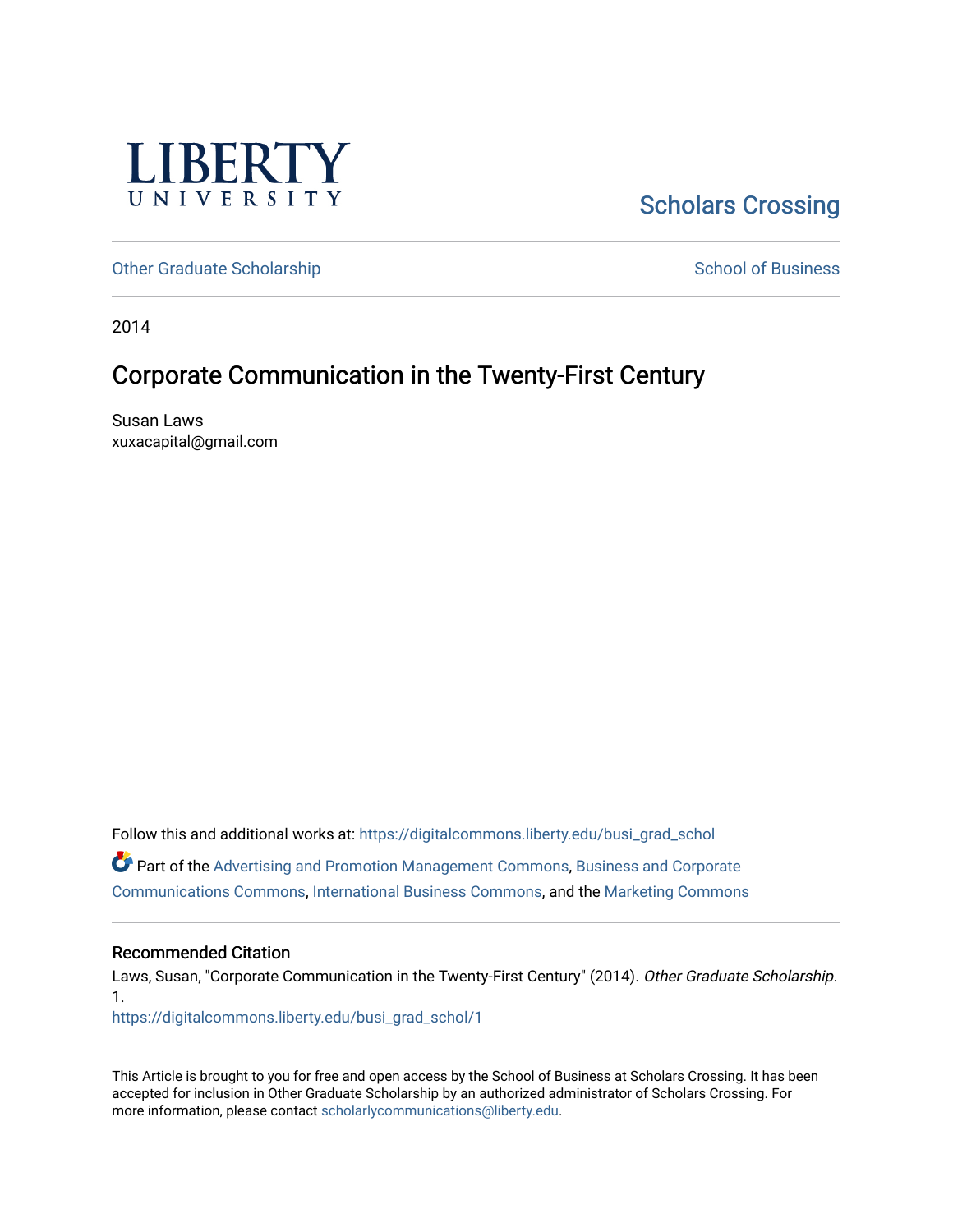Susan Marie Laws

[xuxacapital@gmail.com](mailto:xuxacapital@gmail.com) 949-873-1288, PO Box 3919, Rancho Santa Fe, CA, USA 92067

At the core of my person is a very curious researcher. The study of global economies, culture, business and environment are my pet interest. This research paper studies the evolution of corporate communication and sustainable business strategy in the 21st century.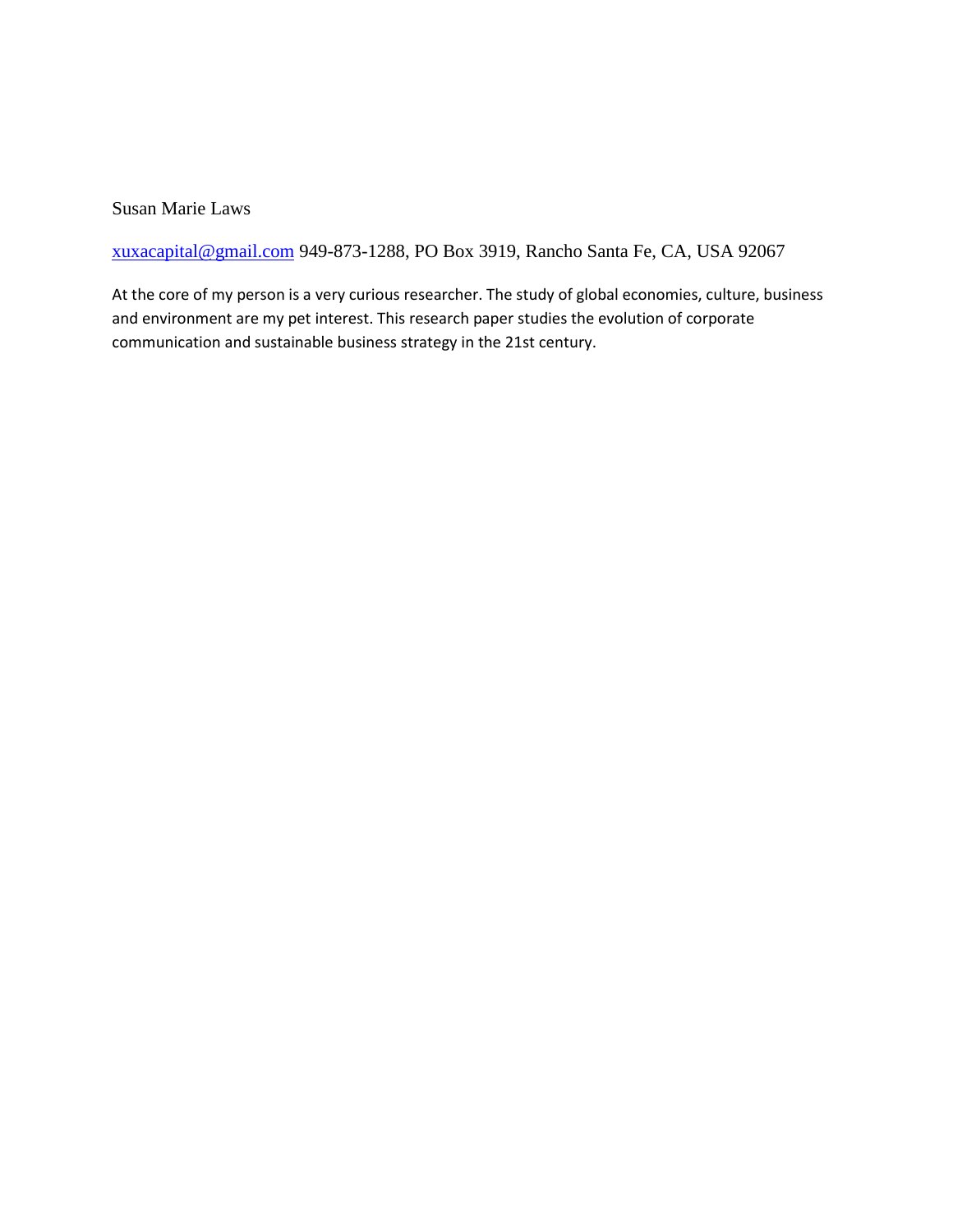Corporate Communication in the Twenty-First Century

Susan Laws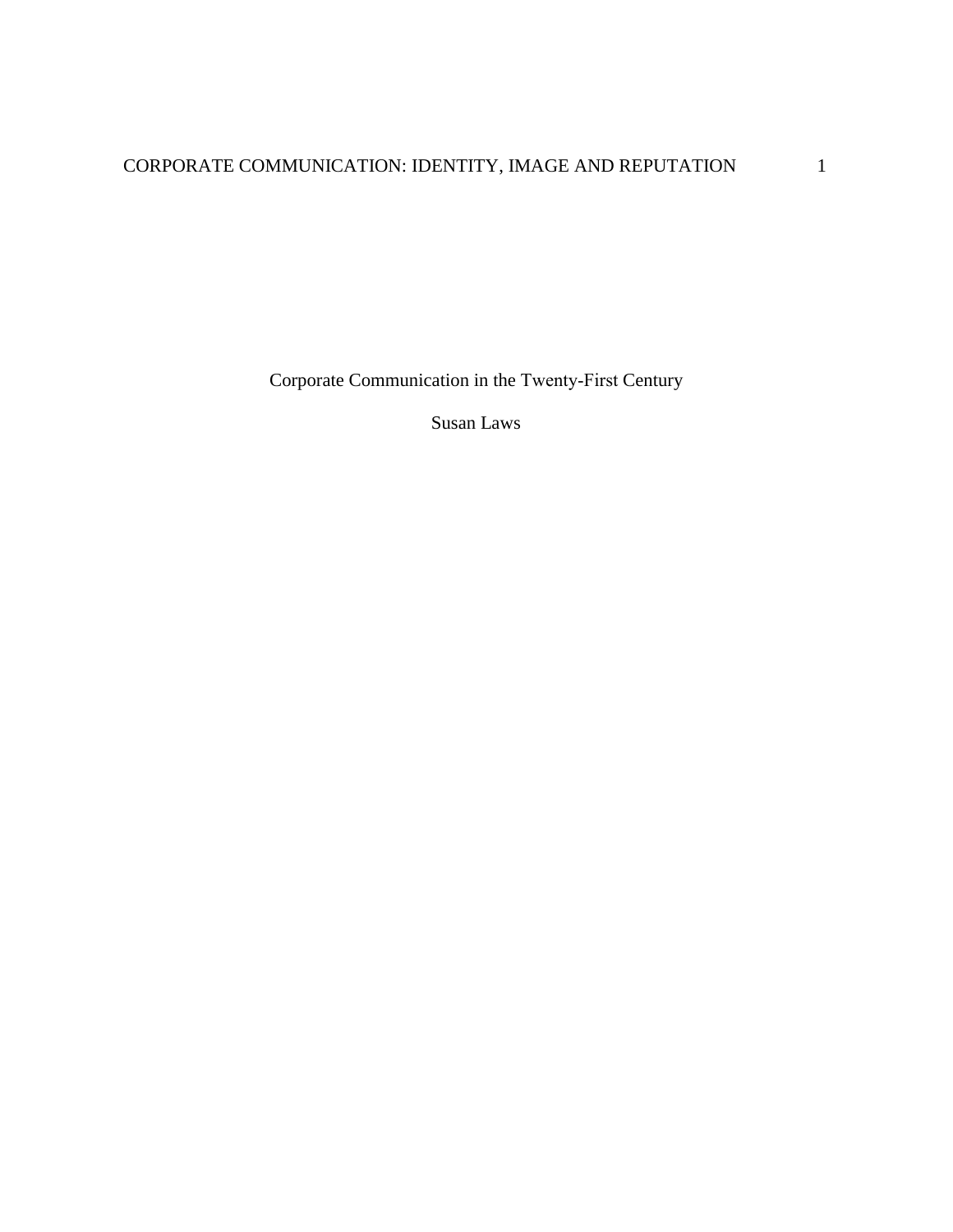#### **Abstract**

Corporate communication represents an evolving area of study within the increasing puzzle of global growth in the twenty-first century. The theoretical history of public relations originated in North America and the United Kingdom before the ubiquitous presence of technology and the internet. Since the 1950s numerous approaches and models of corporate communication have emerged. The focus of this study is to contribute to the development of a new theory of corporate constructs of identity, image and reputation, formulating competitive advantage with strategy formulation, within the framework of the new political economy – these economies do not and cannot operate in a vacuum; the economies of scale are directly interrelated as a global society.

Keywords: digital media, corporate communication, brand management, global economies, cultural buying habits, CEO personality, CRM, advertising, Asian markets, developing markets, internet marketing, public policy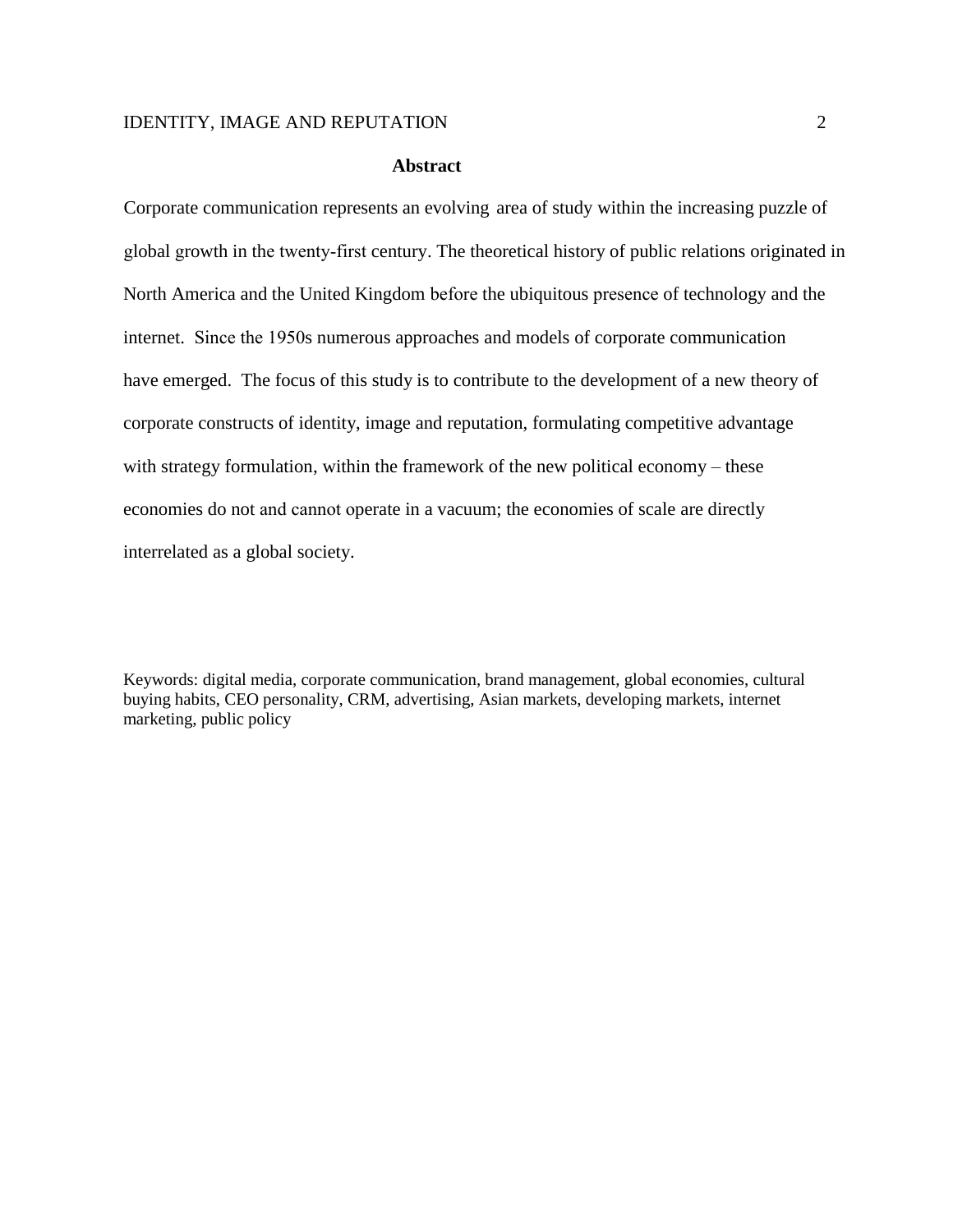#### **Why Corporate Identity, Image and Reputation Matter**

Theory and practice of corporate communication management have a different historical path of development making for complexities of integrating into policy or guidelines for global, local, large and small, corporate and nonprofit. In the 1950's corporate image held the attention of corporations; 1970s it was corporate personality. Currently branding and reputation management (RM) hold sway (Hoffman, 2011). Managing and communicating a firm's brands, building corporate identity, and protecting corporate reputation within an integrative communication platform linking stakeholders to the organization are vital issues in boardrooms. Brand identification is an essential element of global markets. The establishment of global brands represents one of the greatest challenges of contemporary corporations. India, China, and Brazil are brand driven consumer markets, which represent a significant share of market capitalization (Erdogmus, Bodur, Yilmaz, 2010).

Harvard facility members, Balmer, and Greyser research studies steered them to the theory, ambiguity of corporate identity, communication, image and reputation within academic disciplines, has led to the dilution of leading and managing an integrated corporate communication strategy. Furthermore, to understand and practice effectively in this complicated field, scholars and managers of these corporate level constructs must adapt an all-encompassing outlook, across academic disciplines. Focused on the essence of an organization in its totality with a single perspective approach, then, superior managing of credible corporate messaging is achievable (2007). Some scholars have determine that the logical desire to control and present a unified body of organizational constructs with a unified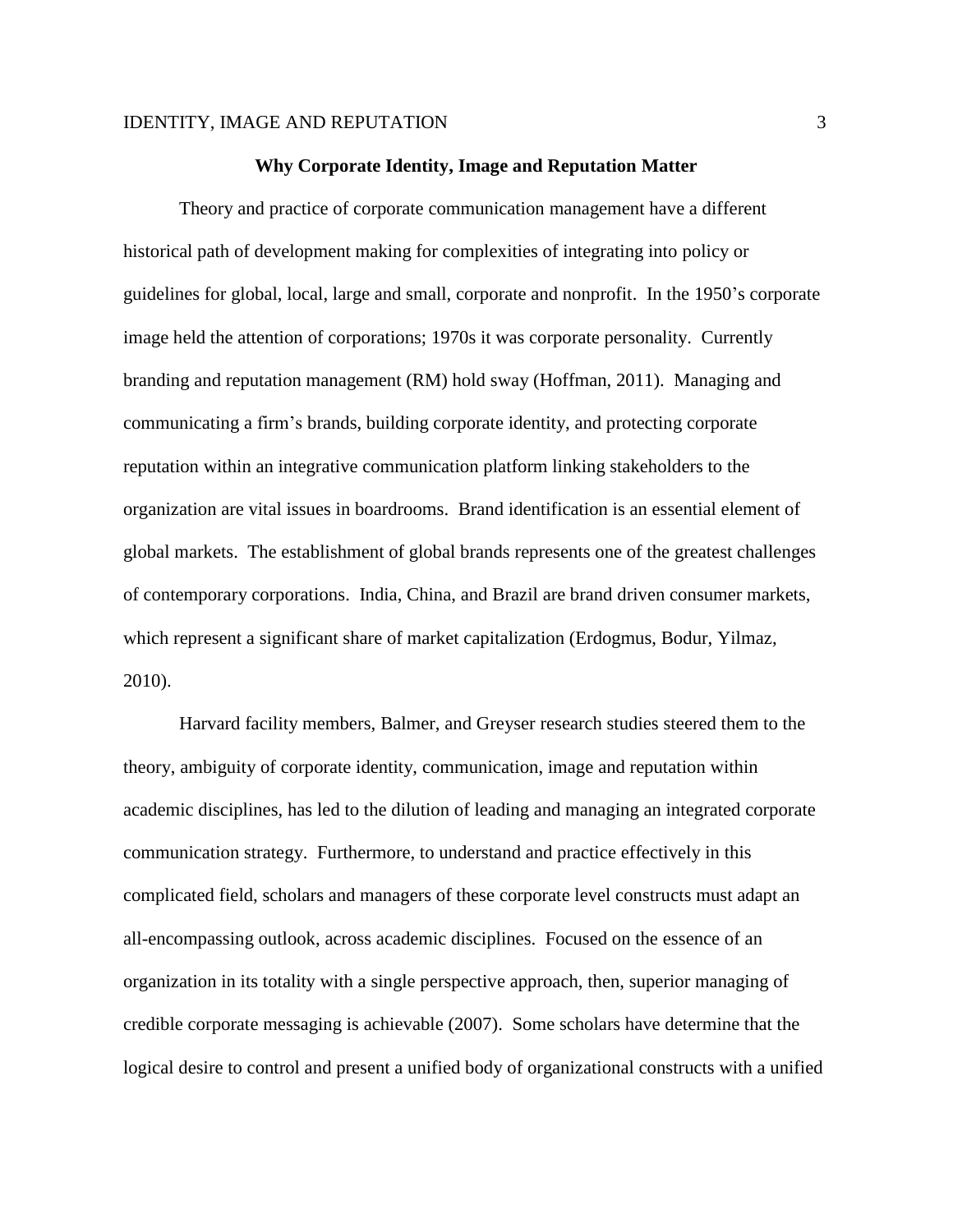corporate identity is fundamentally at odds with other corporate elements: differentiation, segmentation, flexibility and responses, and market environments (Gavrilos, 2009, p. 84). Some scholars suggest strategic communication management is the systematic planning and realization of information flow, communication, media development, and image management. The flow of information throughout the organization, including media relations, social media, organizational communication, government relations, community relations, global corporate communication is the sum image and perception, which equals corporate reputation. Organizations aim to communicate the same message to all its stakeholders, to transmit coherence, credibility, and ethic. Conversely, flow of information throughout an organization with the same message to stakeholders is an archaic concept, in light of organizational change and cultural markets (Smith, 2013).

What works for one organization as best communication practice might not accommodate the strategic objectives of another. Some leaders believe informational effect should be placed at the very epic-center of strategy planning and action, with a feedback loop of evaluation of intended objectives (Joint Publication, 2010). Christensen, Morsing, and Cheney support the contemporary communication model of managing the total corporate image, every department, across multiple audiences with an integrated coherent message (2008). A strategic communication platform with information flow of purposeful messaging reassures its constituencies while reinforcing positive reputation (Balmer & Greyser, 2007). Corporate identity or corporate personae are interchangeable terms. Corporate identity characterizes the vision that encompasses the company's core values, culture, and goals. Corporate branding and brand management are elements of corporate identity. For example: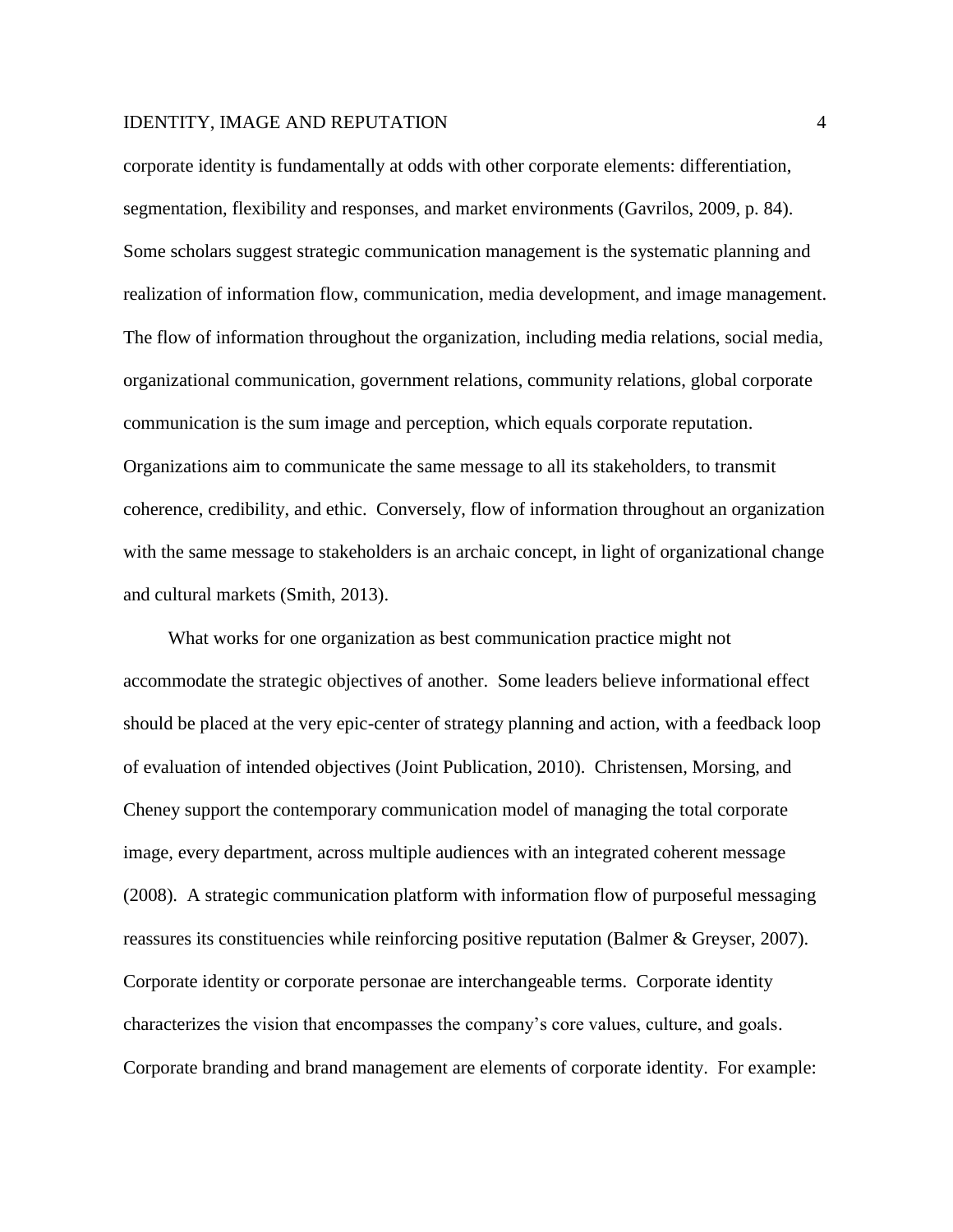logo, adverting headlines, taglines, intellectual property of product ingredients, storyboards, all names, symbols, product brands, of self-presentation (Argenti, 2009).

Whereas, corporate brand is a distinct identity type, often it can stand on its own. Image is a reflection of identity; experience with ongoing content that result in interpretation that shape images of the organization. Long term multiple images and experiences influence how customers and stakeholders perceive and respond to them. Christensen, Morsing, & Cheney advocate the theory; to achieve positive reputation an organization's identity and image are in alignment. Corporate reputation is the sum total of its tangible and intangible assets. The corporate essence permits constituencies to assess a firm's ability to deliver value products, it indicates long-term stakeholder interaction, it improves an organizations ability to recruit and retain employees, while generating increasing revenue and profitability (2008).

#### **Methods and Standards**

Effective executive communication is undergoing a paradigmatic shift with increased effort to understand corporate reputation as a macro level construct. Today more so than ever, the notion of a guide book of theories or practice of these theories is less understood. Corporate reputation benefits are known, however scholars and executives are driven to measure the intangible elements of reputation (Ponzi, Fombrun & Gardberg, 2011). To assess the paper value of customer equity the formula involves calculating associated cash flow with a discount factor to arrive at the present value of the asset. To calculate the intangible customer asset use the same formula. However, what drives positive company performance and customer equity and retention is the elusive formula (Kumar & George, 2007). Companies have tangible assets of plant equipment, land, buildings, inventory,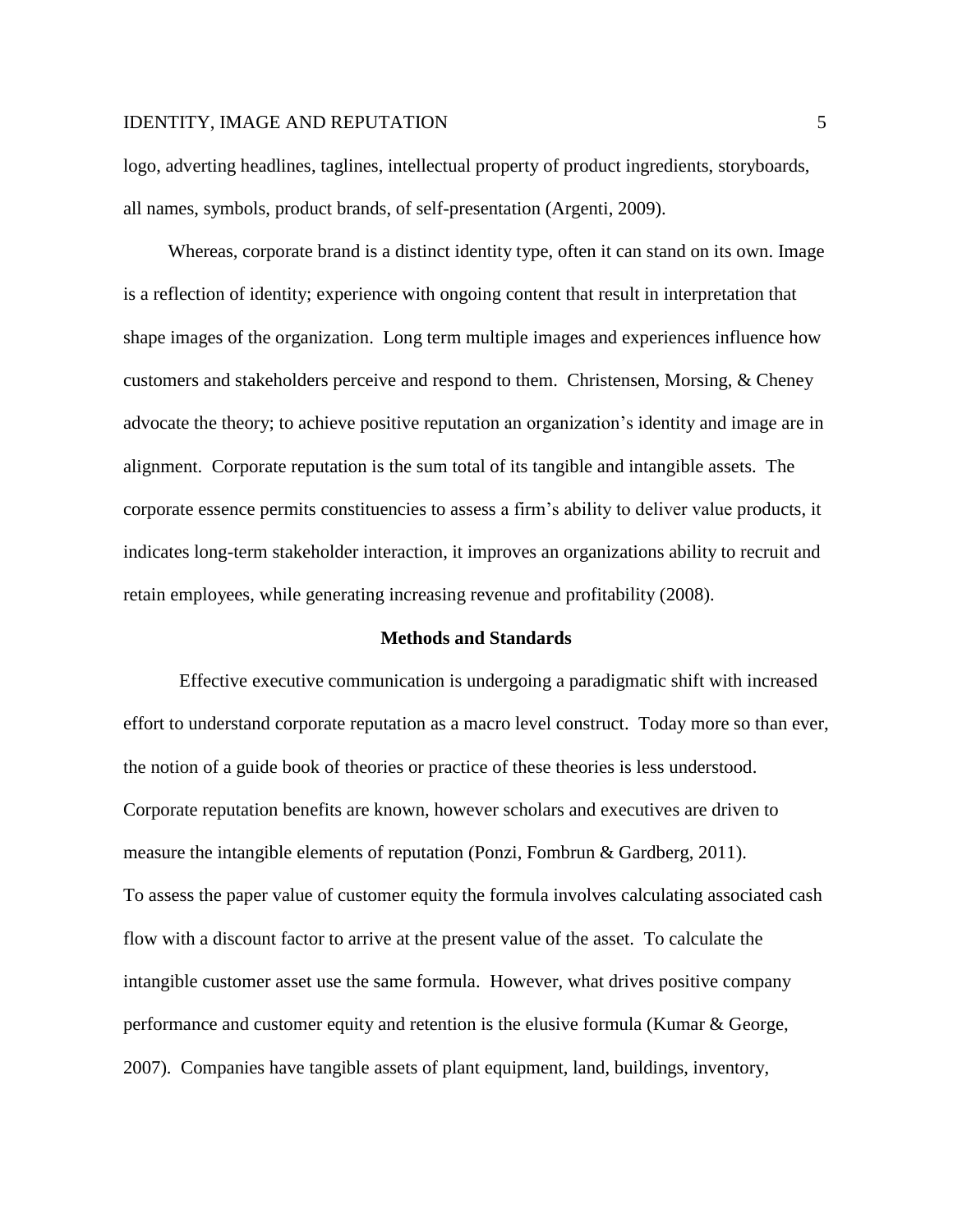and known intangible assets, such as trademarks, proprietary list, patents, and copyrights to name a few. In addition, there are unique intangible assets, firm specific. However, the perceived value of intangible company product, reputation, and culture becomes the extrinsic asset that provides firms with sustainable competitive value (2007).

For example, Salesforce.com ranked number one on the Forbes list of the fifty most innovative companies for 2012, with estimated earning for 2013 to exceed 3 billion. All of the company revenue comes from customer relationship management (CRM) services. CRM changed the way customers manage and share business information over the internet. More and more technology companies have shifted from selling technology to providing services.

A journalist attending a recent industry function noted CEO Marc Benioff brings a rock-n-roll vibe to CRM. Benioff convincing demeanor and ability to stay on point with corporate messaging engages and entertains employees, customers and investors (Franelli & Misangyi, 2006). The organization's mantra of designing the coolest CRM system in the market, with a quick and easy set-up, and its not boring captures the culture of innovation (Samara, 2011). This enterprise successfully cultivated a strong engaging internal and external company culture. Their manta sticks in the minds of consumers; they offer an exceptional business process for implementation and customization of their product and services. All aspects of the process of doing business are positive emotional experiences (Steyn & Niemann, 2010).

Keep in mind the duality of corporate communication. On the one hand, the organization's messages are rhetorical responses to situations; on the other hand, they are carefully crafted strategic communication, which proactively personifies the company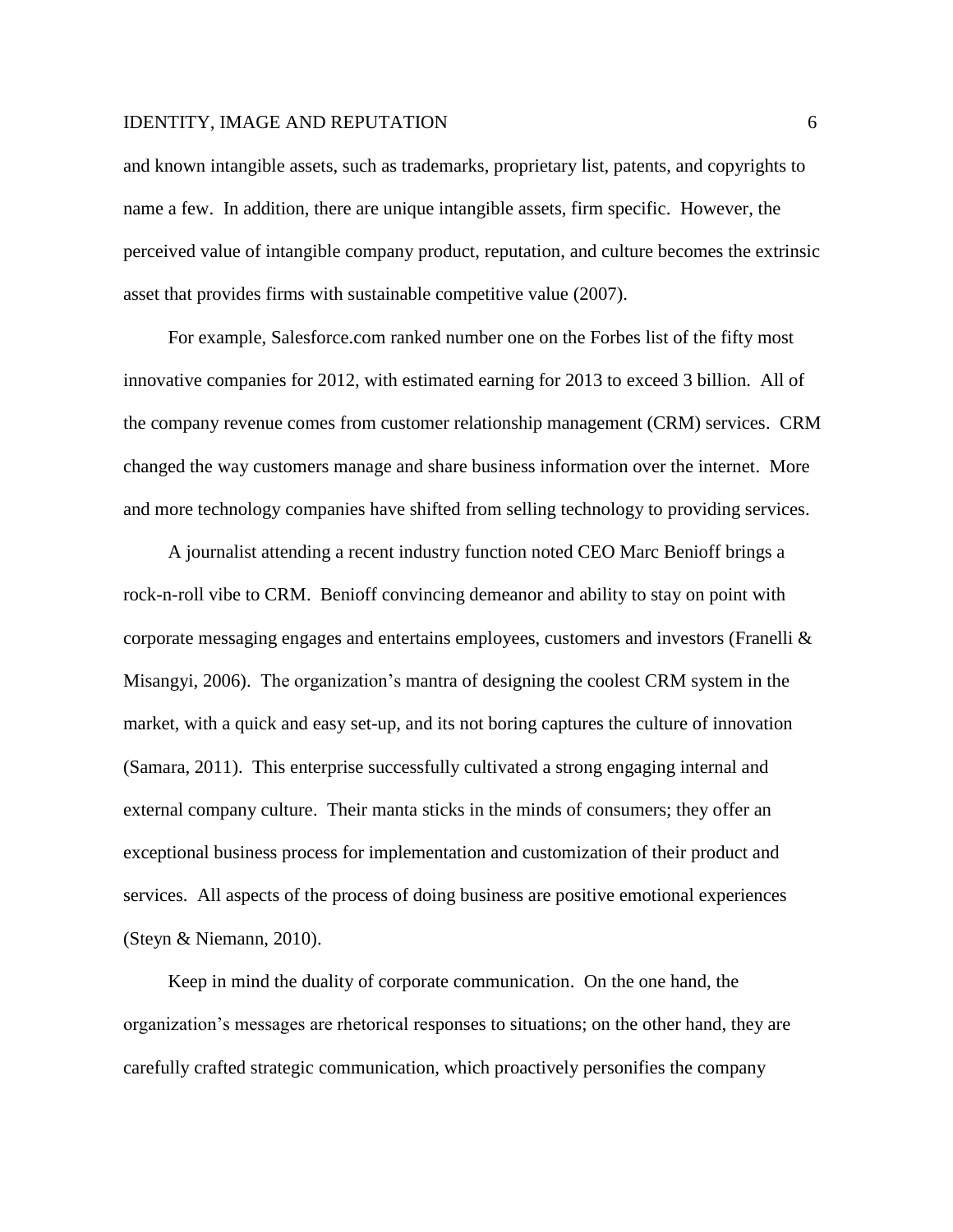essence, through messages, public relations, media, marketing and internal communication, in order to make the business environment receptive to the introduction of their products and services (Khanfar, 2007). Furthermore, having favorite corporate image and powerful brand equity builds a strategic market position for corporations. Similar to a football team playing offense, seal off all running lanes and gaps with marketing strategies such as channel performance, value-oriented price, promotion, and after-sales service. The goal is to manage brand equity directly and corporate image indirectly to build a vital role of sustainable advantage (Amini, Darani, Afshani & Amini, 2012).

Some scholars maintain designing a formative measure of corporate identity, image, and subsequent reputation remains elusive. The report suggest it is unclear if it is a formative construct and how it should be conceptualized using a foundational methodology (Helm, 2005). Contemporary studies indicate qualitative analysis of distribution channel performance affect corporate image and brand awareness association (Ahmed, 2011). Research shows satisfaction of support services with value-oriented price has a positive effect on brand loyalty and corporate image. Ongoing experience builds corporate reputation. Brand loyalty is the quantitative scorecard of corporate success (Brakus, Schmitt, & Zarantonella, 2009).

#### **Further Discover of Corporate Communication**

Business ethics focuses on decision-making processes within companies. Corporate ethics is central to reputation management. Effective communication is not just what is said in an organization, but how it is said. The public message of CEOs to promote favorable images among stakeholders is subject to intense scrutiny. The leader's voice, language,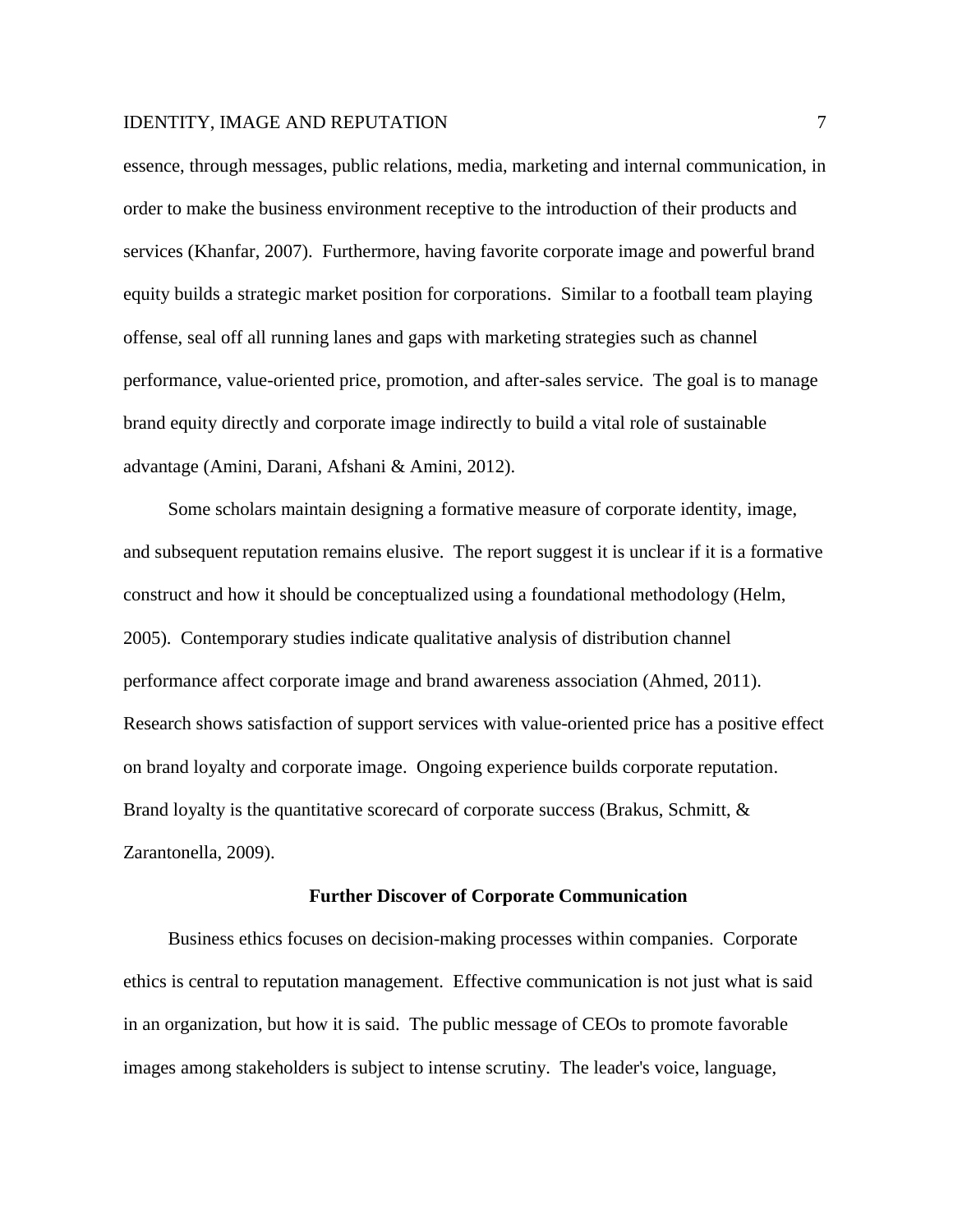suitable to the corporate situation, content, and style, is not lost on the consumer and stakeholders. How they respond to situations and present themselves can be profoundly influential (Amernic & Craig, 2007). In addition, digital media creates options for corporations to tell their story. It serves as catalysis for creating and influencing external and internal stakeholders (Prasad, 2011).

CEO's dialog with stakeholders contributes to the larger narrative that tells the firm's story. It is a means of communicating strategic positioning in the community and marketplace. Power of the CEO as the face of the corporation cannot be overstated, as noted with the Salesforce.com example (Franelli & Misangyi, 2006). Communication is not just one of the tools of the corporate communication process; it is the spirit which leadership practices it. Leaders chart the course of the firm's culture, they look to the future, they provide purpose and meaning, seek innovation, impassion their stakeholders.

According to Weber Shandwick's global research, positive corporate image is on the minds of consumers. The majority of consumers polled (two-thirds) are watching CEOs and forming an image as to the trustworthiness and credibility of the company. The research results indicate that the growing trend of consumer interest and perception of CEOs affect their buying habits. In addition, the leader's reputation matters to senior management and front line staff ( 2012). Top leaders are responsible for making decisions that focus the firm to meet its mission and vision. Corporate leadership communications are important across the globe, but largely in emerging markets. China, India, and Brazil consumers rely on executive communications when learning more about a company. In addition, the data shows consumers in emerging markets are focus on brands, and plan when making purchases. By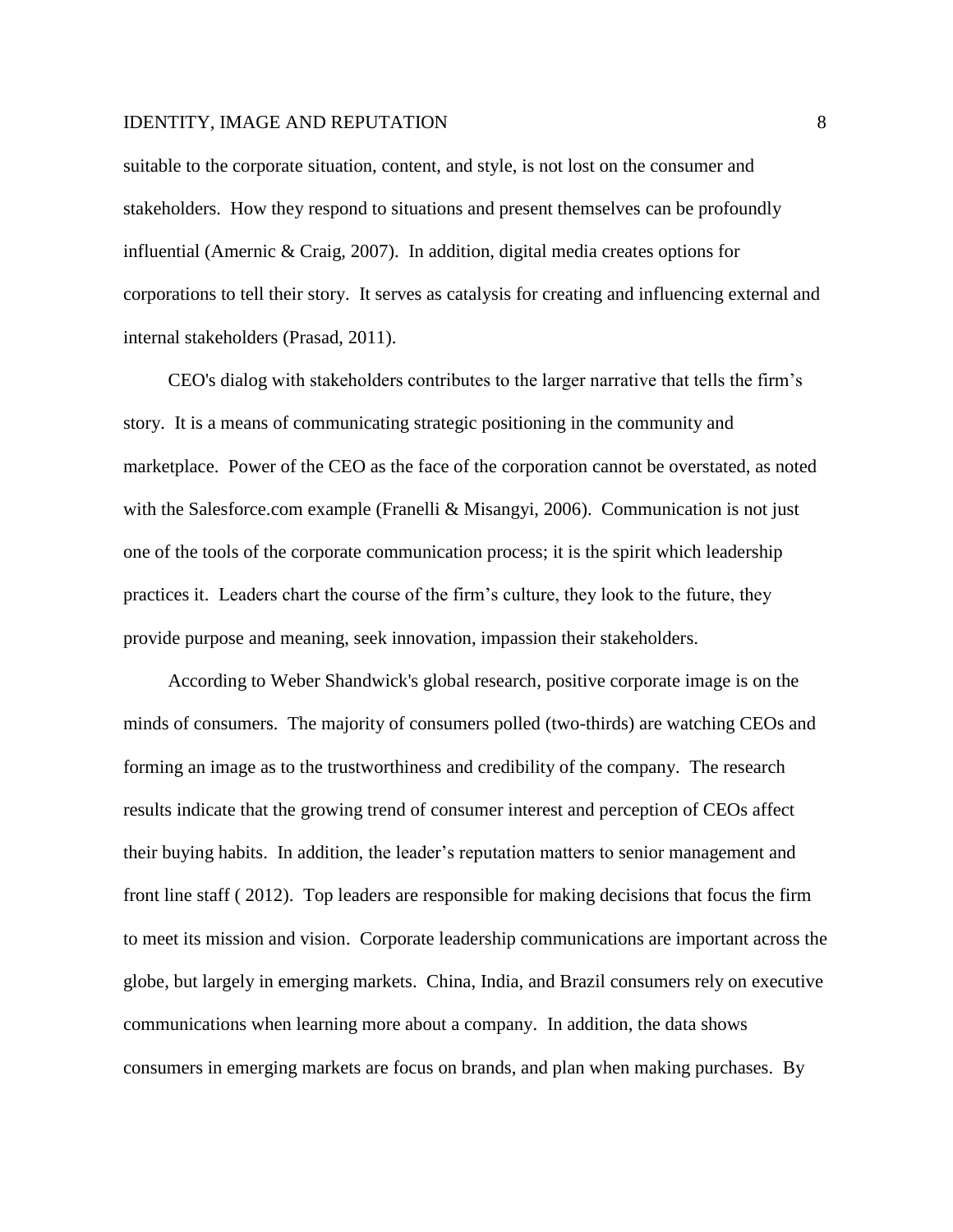2025 more than half of the worlds, population will have joined the emerging markets with approximate spending of 30 trillion (Sheth, 2011).

Emerging markets represent 36% of global GDP. Currently multinationals derive on average 17% of their earning from these markets. Corporations have focused on emerging markets, as the US and EU markets are stagnate, moreover, the trend of global consumption of consumer spending of long-term growth. Strategy of market penetration, diversity of consumer preferences, purchasing power, culture, economic conditions all matter in the structure of companies who wish to compete effectively.

Brand culture has to conform to consumers' individual demands for consumption. When consumers accept a brand and have psychological response with its brand culture, they will purchase it naturally. Scholars suggest emotional branding is a process of bonding. The senses are engaged, satisfied, and delighted creating an attachment and subsequent customer loyalty (Brakus, Schmitt & Zarantonella, 2009). Emerging market consumers have embraced new ideas and changing cultural environment. These consumers seek to purchase brand products, the challenge is constructing brand culture, creating brand loyalty and ongoing consumption (Yang, 2010). Complexity of cultural systems requires customization and segmentation for building brand loyalty. Although organizational identity can be a powerful tool for mobilizing and directing employees, consumers and investors it can also constrain the process of forging market identification and brand loyalty (Amernic & Craig, 2007).

#### **Conclusion**

Innovation, technology, and capital have amplified business competition in local and international markets. The pace of globalization appears to be accelerating, presenting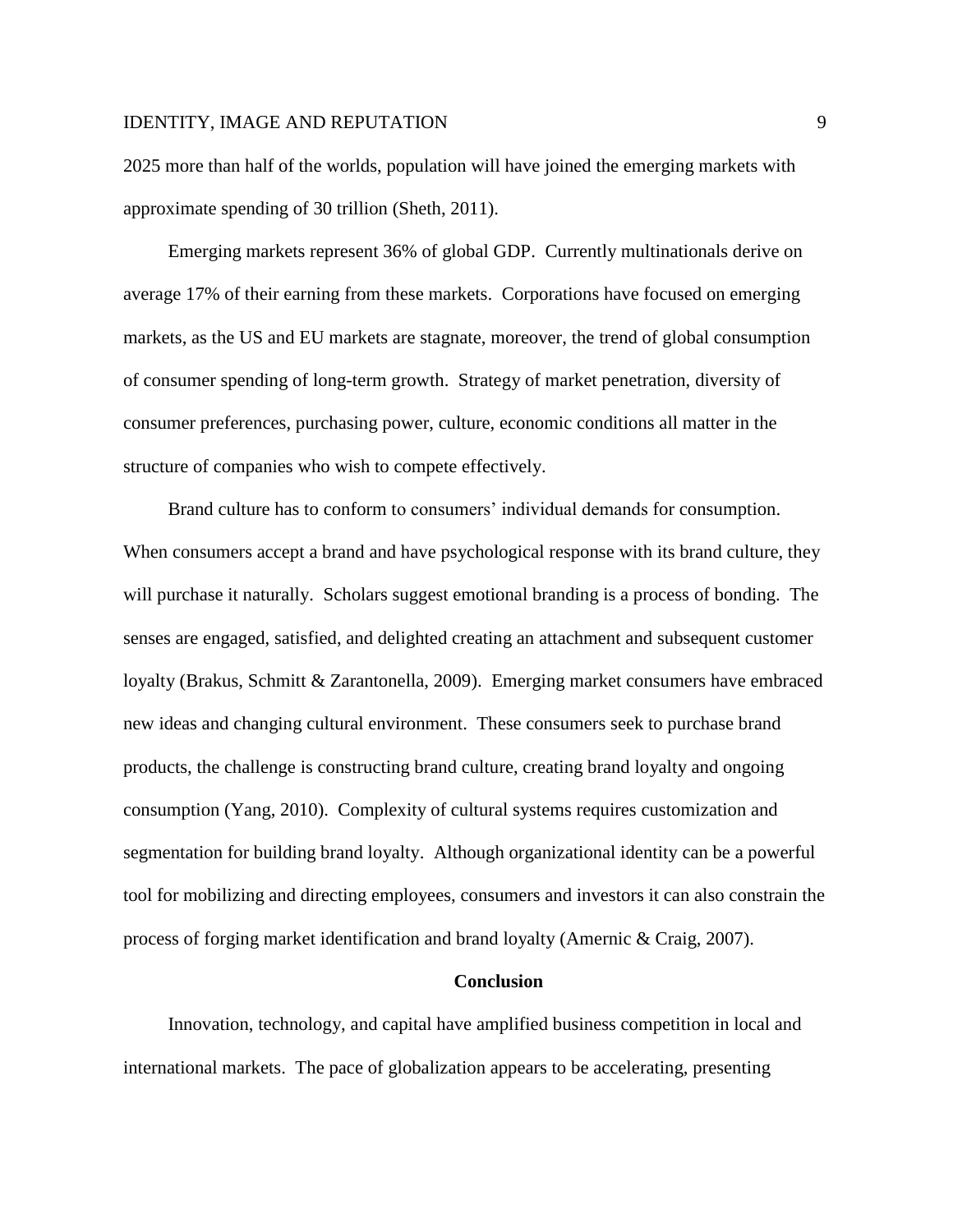businesses with significant opportunities and challenges. The question to consider is what makes a company different and better than the hundreds of other product or service providers? How is a company's innovative communication strategy more compelling? These questions concern the reputation process and message framework of an organization's competitive offering (Hood, 2009). The  $21<sup>st</sup>$  century business dynamic necessitate corporations to seek out new opportunities to create competitive advantage while redefining concepts of functional boundaries. Good companies perform cohesive business activities well, including public relations, product segmentation, and distribution, finance, customer service. Great companies perform cohesive business activities while redefining concepts of functional business boundaries within a strategic communication framework integration of social, cultural, and environmental interpretive influences while maximizing identity, image, and reputational effect of their unique offering (Argenti, 2009).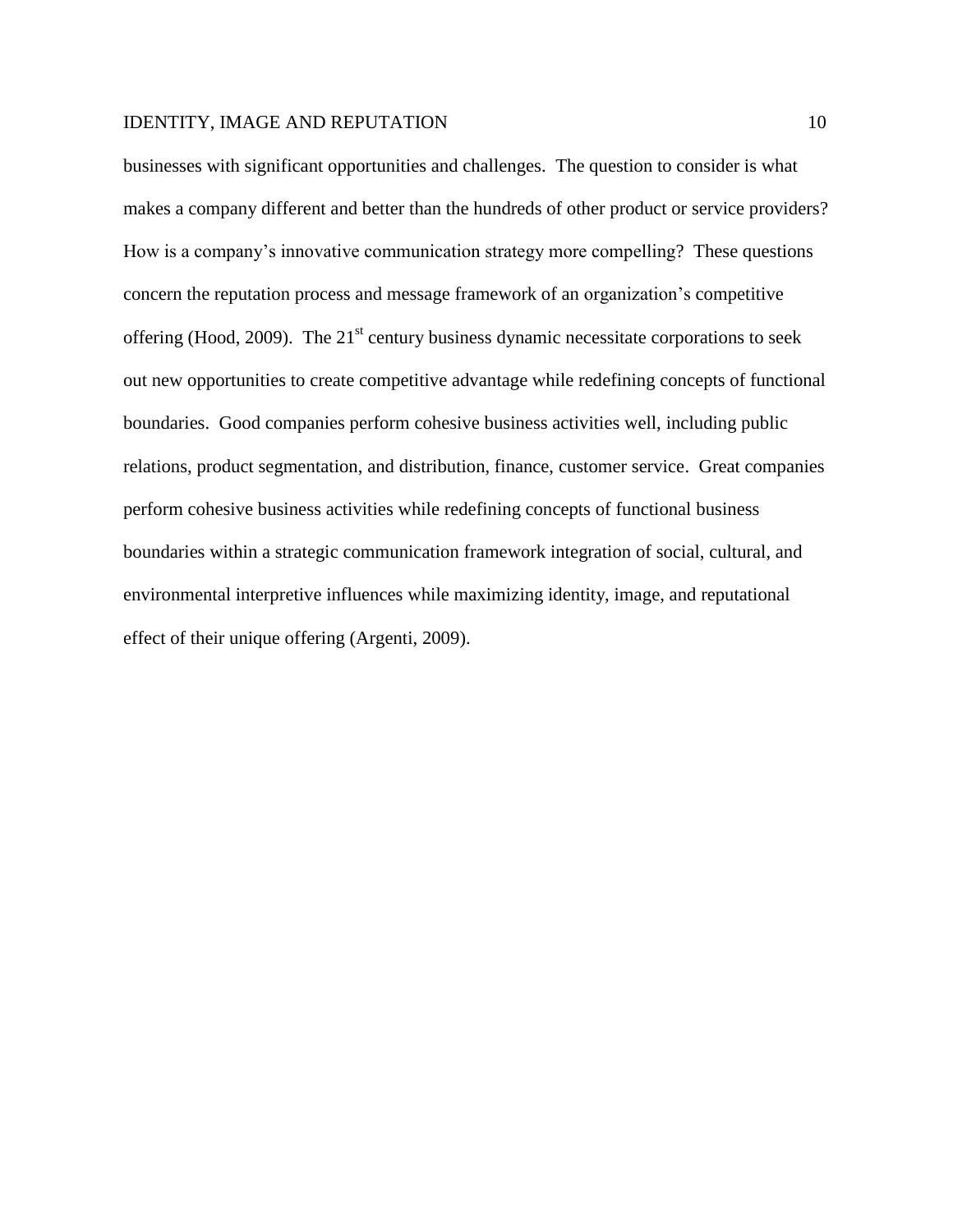### References

- Ahmed, I. (2011). Journal of Relationship Marketing, 10:167–201, doi: 10.1080 /1533 2667.2011.599703
- Amernic, J. & Craig, R. (2007). Guidelines for CEO speak. Editing the language of corporate leadership. *Strategies and Leadership*, 35, 25-31. doi:2048 /10.110 8/10878 570710 -745802
- Argenti, A. (2009). *Corporate communication*. New York, NY: McGraw-Hill Irwin.
- Amini, A., Darani, M., Afshani, M., & Amini, Z. (2012). Effectiveness of marketing strategies and corporate image on brand equity as a sustainable competitive advantage. *Interdisciplinary Journal of Contemporary Research in Business*, 4(2), 192-205.
- Balmer, J. & Greyser, A. (eds.) (2007). *Revealing the corporation*: *Perspectives on identity, image, reputation corporate branding, and corporate-level marketing.* New York: Routledge.
- Brakus, J., Schmitt, B., & Zarantonella, L. (2009). Brand experience: what is it? How is it measured? Does it affect loyalty? *Journal of Marketing*, 73(3), 52-68. doi:10.1509/jmkg.73.3.52
- Christensen, L., Morsing, M., & Cheney, G. (2008). Corporate communications: convention, complexity, and critique. *Journal of Mass Media Ethics*. Communication & mass media complete. doi: 10.1080/0890 0520902782953
- Erdogmus, I., Bodur, M., & Yilmaz, C. (2010). International strategies of emerging markets, 44(9-10):1410-1436.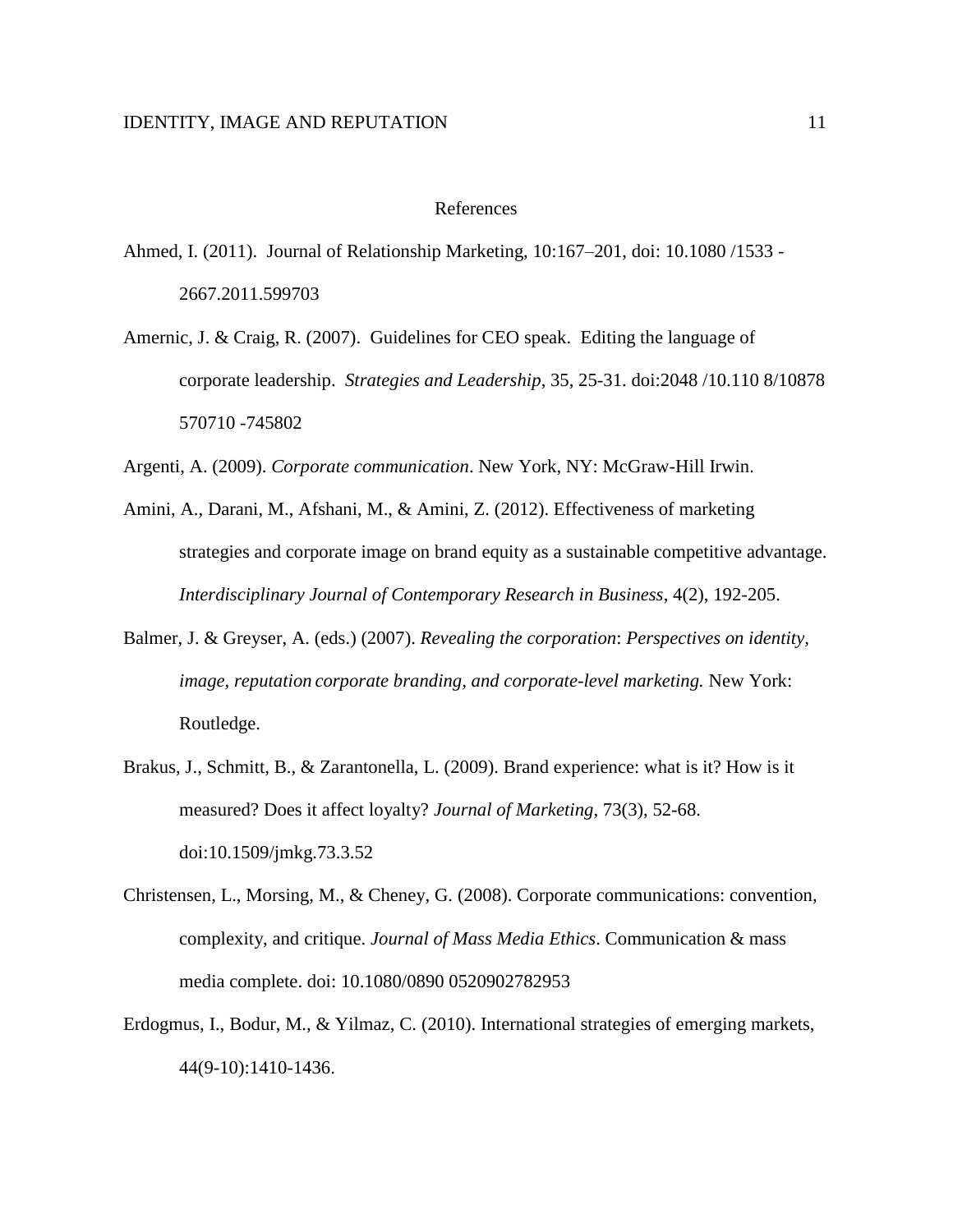- Franelli, Misangyi (2006). Bringing out charisma: CEO charisma and external stakeholders. *Academy of Management Review*, 31, 1049-1061. doi: 10.5465/AMR.2006.22528177
- Gavrilos, D. (2009). Corporate communications: convention, complexity, and critique. *Journal of Mass Media Ethics*, 24(1), 81-84 doi: 10.1080/08900520902782953
- Helm, S. (2005). Designing a formative measure of corporate reputation. *Corporate Reputation Review*. 8, 95-109. doi: 231532269

Hoffman, C. (2011). Holding sway. *Communication World*, 28(6), 26-29.

- Hood, R. (2009). The new era of corporate communications. *Streaming Media Magazine*, doi.2048/10.1108/13563281211274121
- Joint Publications. (2010). Joint communication systems. Retrieved from http://www.dtic.mil/doctrine/new\_pubs/jp6\_0.pdf
- Kirby, L. (2012). Title: Technology transforms corporate communications. Retrieved from http://p2048www.liberty.edu.ezproxy.liberty.edu:2048/login?url=http://search.proques t.com.ezproxy.liberty.edu:2048/docview/1002458338?accountid=12085
- Khanfar, M. (2007). Visionary approaches to management of corporate communication strategy and its implications. *The Business Review, Cambridge*. Retrieved from //search.proquest.com.ezproxy.liberty.edu:2048/docview/197306639?accountid=1208
- Kumar, V. V., & George, M. (2007). Measuring and maximizing customer equity: A critical analysis. *Journal of the Academy Of Marketing Science*, *35*(2), 157-171.
- Ponzi, L., Fombrun, C., & Gardberg, N. (2011) Reptak (TM) pulse: Conceptualizing and validating a short-term measurement of corporate reputation. *[Corporate Reputation](file:///C:/Users/Susan%20Laws/Documents/Corporate%20Reputation%20Review)  [Review](file:///C:/Users/Susan%20Laws/Documents/Corporate%20Reputation%20Review)*. *[14 \(1\).](file:///C:/Users/Susan%20Laws/Documents/14%20(1))* Retrieved from http://dx.doi.or.ezproxy.libertyedu:2048/10.105/2011.5